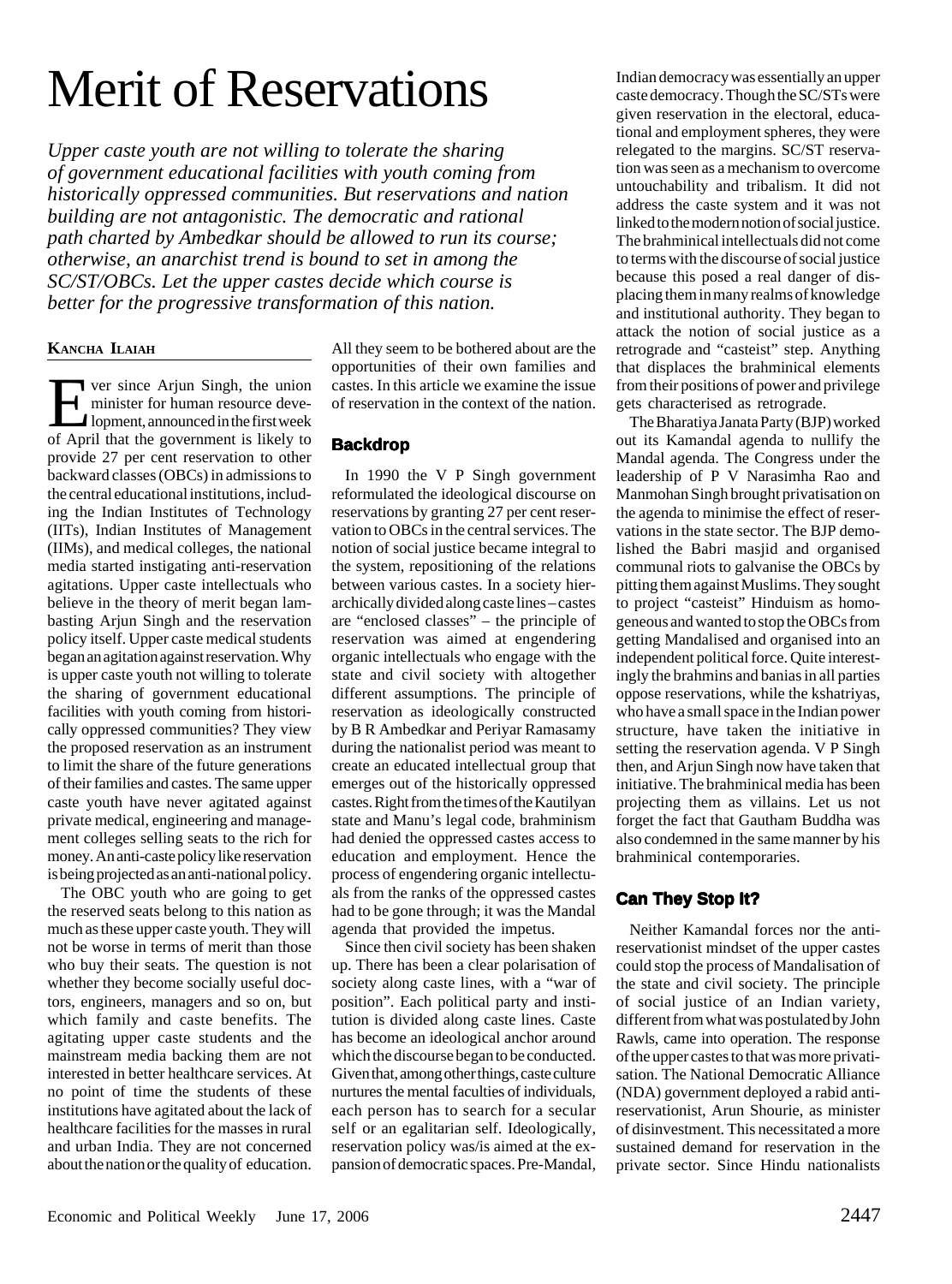were selling Indian companies to foreigners, the dalit-bahujans had to ask caste-based reservations in the multinational companies setting up facilities in India. The UN Durban conference of 2001 and the US house of representatives committee hearing of 2005 were used for that purpose. Thus, the issue of caste and untouchability also got globalised.

In the backdrop of the discourse on Mandal, the issue of 33 per cent reservations for women in Parliament and the state assemblies came up. Quite interestingly there was no opposition to women's reservation from the upper caste intelligentsia and the media on the ground of merit. It was the OBC leadership that demanded women's reservations based on the principle of female social justice called "reservation within reservation". The hypocrisy of the upper caste intelligentsia and media was quite clear when they remained totally supportive of women's reservation but not of SC/ST/OBC reservations.

## **Myth of Merit**

The debate on OBC reservations now certainly gets crowded with the demand for reservations in the private sector. The cobwebs surrounding reservations in the private sector will, to some extent, get cleared with the implementation of OBC reservations in all the central educational institutions. If the present ideology of merit in IIT, IIM and medical education is nailed, the private sector will have to fall in line. The notion of merit must be reset in relation to the levels of living of the masses and improved productivity in both the agrarian and industrial sectors. Development of innovative technologies and evolution of non-discriminatory management systems in all spheres of life do not depend on marks-centred merit. They depend on social connectivity, socially relevant knowledge and good institutional training. The SC/ST/OBC youth are better suited for that kind of a transformational role.

The brahminical theory of merit is like the Adi Shankara's theory of 'maya'. It is dissociated from improvements in the living conditions of the people. It is generated in the dual policy – English and regional language – of education and in costly coaching centres. It is not the kind of merit reflected in the generation and dissemination of innovative knowledge and improvements in productivity. It is merit based upon imported textbooks and mugged up reproduction. In this method of recitation and reproduction, as a Hindu priest does from the Vedas in a temple or on a ritual occasion, a regenerative nation is not going to be constructed.

The upper caste theoreticians of merit are again saying that "merit is once again at peril in higher educational institutions" as it was with jobs in 1990. At that time they said that if the reservation snake creeps into R&D organisations and into the military apparatus, the nation would be in danger. If the present attack of the upper castes continues, the lower caste youth will have to look for model of struggle akin to that of the Maoist movement in Nepal. Since the Nepali caste system did not allow social mobility, the lower castes had to resort to violent struggles as an alternative. In India, the system of reservations provides a mechanism of peaceful transformation of the caste-centred system and a redefinition of merit.

After the reservations for OBCs in jobs began to be implemented, not a single upper caste intellectual has been able to establish that those OBC candidates who entered through the reservation route undermined those institutions in terms of merit. They have also not been able to prove that the institutions headed by the upper castes had produced high quality output. On the other hand the reservationists have been arguing that with upper caste intellectuals heading all the major national institutions over the years and endowed with brahminical merit, these institutions have not been able to deliver with respect to the goals set, whether that of enhanced productivity or distributive justice. Brahminical merit led the nation to foreign debt peonage and dependence. In China the former working class youth (akin to our lower castes) occupied all the key positions after the revolution and successfully developed science and technology through self-reliance. Where does Indian upper caste merit stand in comparison with that of the merit of the socially mobile working class of China?

## **Diabolic Education Policy**

After independence the brahminical centre declared Hindi as official national language, but ran all its central institutions in English. For deceptive ideological reasons English is also being projected as a colonial language. The children of the SC/ST/OBCs, who (with a great difficulty) study in government schools, are forced to remain away from the English language. English has become the national language



The *Economic and Political Weekly* brings you an entire year's issues on a single CD. The digital version is now available for two years — 2003 and 2004 on separate disks.

The electronic editions contain the complete content of all the issues published in each of the two years. The CD-ROMs come equipped with a powerful search and tools to help organise research, as well as utilities to make your browsing experience productive.

The CD-ROMs offer the facility to customise, save and print search results. Individual articles can also be bookmarked and indexed, capturing all the relevant details such as the title and author. All this at a very reasonable price.

#### **Price for each CD (in India)**

Individuals — **Rs 220** (Rs 200 plus postage and handling charges of Rs 20) Institutions — **Rs 420** (Rs 400 plus postage and handling charges of Rs 20) **Special offer (including postal charges): CDs for two years (2003 and 2004): Rs 375 (individuals) and Rs 750 (institutions) International — US \$ 40 (including airmail postage)**

Remittance by bank draft (payable at Mumbai) preferred. For outstation cheques, please **add Rs 35 for bank collection charges**. All remittances should be in favour of *Economic and Political Weekly*, Mumbai.

To order the CD-ROMs (please specify year) send bank draft to: Circulation Manager, **Economic and Political Weekly**, Hitkari House, 284 Shahid Bhagat Singh Road, Mumbai 400001. Email: circulation@epw.org.in